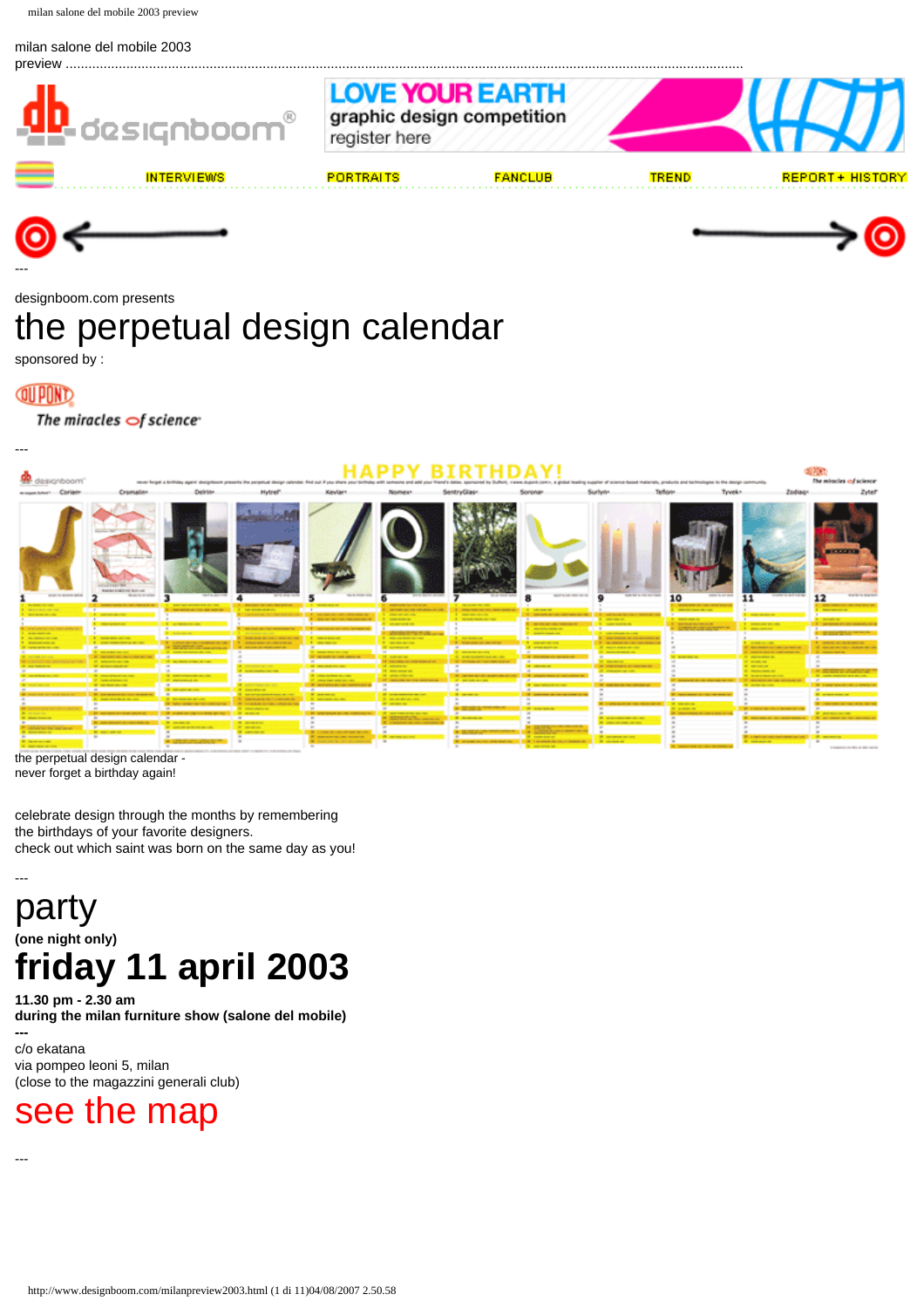

a view on the ekatana location

---

we invite you and proudly offer : nice location, dance-sound by dj marcello the calendar free to everyone --- (cost of drinks: from euro 2 to euro 7)

hope you'll join us !

# -- salone 100 top events preview

for six days, milan hosts the **salone del mobile**. this annual furniture fair spreads across the whole of the city. many design events.

here's designboom's selection of the most interesting events during the milan furniture fair ( april 09 - 14, 2003 )

# -- tuesday 8

8 april ( the eve of the opening of this year's 'salone')

# **a casa : cappellini**

exhibition of new products open daily to public from 10 a.m. to 9:00 p.m. opening 8 april, from 7:00 p.m. to 11:00 p.m superstudio più, via tortona 27

# **DE-LIGHTED by Corian(R)**

projects by james irvine - ross lovegrove - marc newson. the three designers will each create micro-architectures: total environments that will include actual products, from light fixtures to furnishings. common to each project will be an ironic, interactive and playful mood. from wednesday 9 to monday 14 april open daily to public from 10 a.m. to 9:00 p.m. opening 8 april, from 7:00 p.m. to 10:00 p.m. magna pars, sala domino, via tortona 15

# **muji**

for the first time in europe muji shows its 'no logo' philosophy from wednesday 9 to monday 14 april open daily to public from 10 a.m. to 6:00 p.m. opening cocktail 8 april, from 7:00 p.m. to 10:00 p.m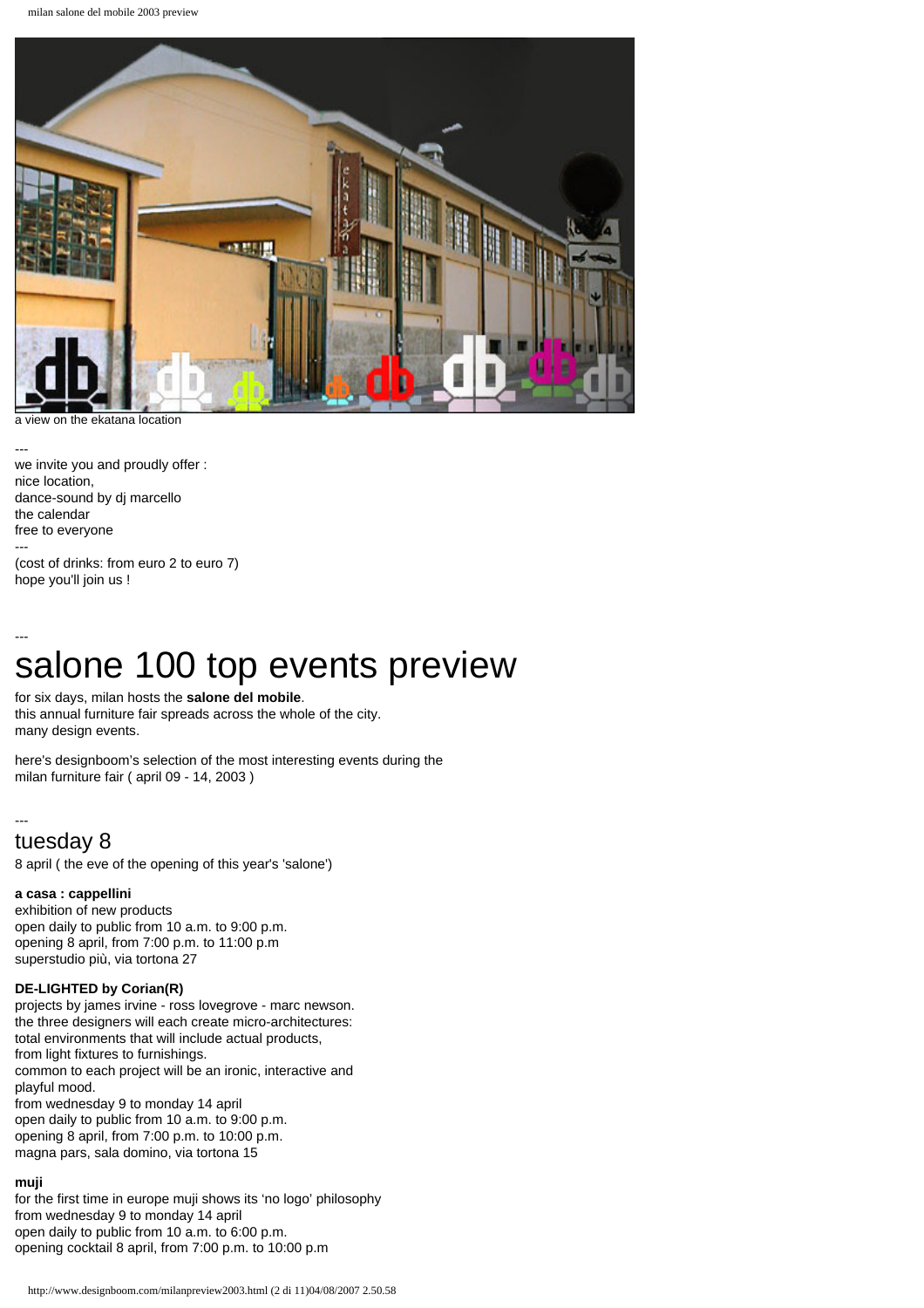#### via stendhal 36

#### **hall 03 popcorck**

experimental design, emphasizing polymorphic creations open daily to public from 11 a.m. to 9 p.m. opening 8 april 6 p.m.- 11 p.m. c/o via savona 19 a

#### **driade**

35th anniversary exhibition 'clouds' by invitation only april 8, 8 p.m. c/o rotonda della besana

#### **AU.\*.!?! : design academy eindhoven**

from wednesday 9 to monday 13 april open daily to public from 10.30 a.m. to 8:00 p.m. opening 8 april 12.00 a.m.- 8.00 p.m. c/ o royal auping mornata , via c.correnti 2

# **'in the desert' by johanna grawunder**

from wednesday 9 to monday 14 april open daily to public from 10 a.m. to 9:00 p.m. opening april 8, 7.00 p.m. c/o design gallery milano, via savona 35

#### **claudio silvestrin**

featuring the new coffee-making machine for illy, and the new giorgio armani shop in london. from wednesday 10 to monday 14 april open daily to public from 2.30 pm to 8.30 pm opening april 8, 6.30 pm cocktails april 9, 6.30 pm c/o laboratorio 15, corso cristoforo colombo 15

# **edra**

new showroom open daily to public 9. -14. April, 10 am. – 7 pm. opening april 8, 6 pm. c/o via ciovasso 3

#### **derin**

young turkish design from wednesday 9 to monday 14 april open daily to public from 10 a.m. to 9:00 p.m. opening cocktail 8 april, from 7:00 p.m. to 11:00 p.m c/o industria superstudio , via forcella 13

#### **MEM by dornbracht**

the development of a new concept of taps and fittings by sieger design from wednesday 9 to monday 14 april open daily to public from 10 a.m. to 9:00 p.m. cocktail april 8, 6.30 pm c/o via tortona 35

#### **sawaya & moroni**

from wednesday 9 to monday 14 april open daily to public from 10 a.m. to 9 p.m. cocktail 8. april, 6 p.m. c/o via manzoni 11

# ---

all days

starting from wednesday 9 april

#### **fair**

salone internazionale del mobile - international furniture exhibition from wednesday 9 to monday 14 april open daily from 10 a.m. to 6:30 p.m. c/o fairgrounds.

## **salone satellite**

the 6th salone satellite has become the talent scout of the design world, bringing 400 newcomers into the industry. young international designers show prototypes and objects produced in small series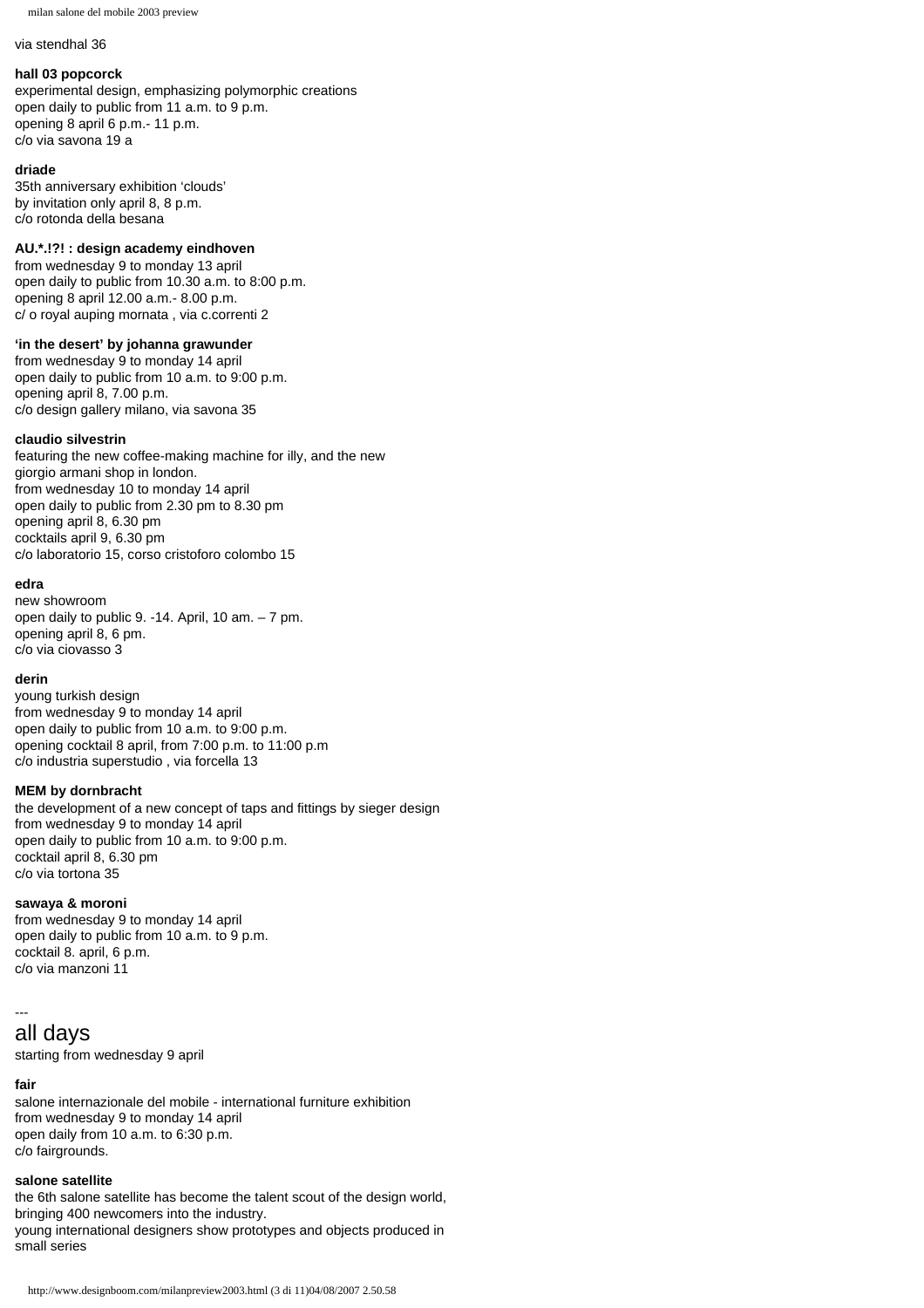from wednesday 9 to monday 14 april open daily to public from 10 a.m. to 6:30 p.m. c/o fairgrounds, pavilion 9.

# **beLight**

the italian lighting project the show presents an array of objects hovering between the real and the fantastic, between the thought-provoking and the soul-stirring. from wednesday 9 to monday 14 april open daily to public from 10 a.m. to 6:30 p.m. c/o fairgrounds.

#### **the fire of prometheus**

artists from different parts of the world have taken up the invitation to seek inspiration in the primary source of light, fashion artistic creations using light as an expressive medium.artistic director franco laera, the overall architecture of the event has been placed in the hands of robert wilson. organized by cosmit. from wednesday 9 to monday 14 april open daily to public from 12 a.m. to 10 p.m. opening (by invitation only) april 8, 6.30 pm. – 10 pm. c/o palazzo della ragione and loggia dei mercanti

#### **welcome to an earthly paradise**

the salone internazionale del mobile joins in partnership with the magazine interni to present design aficionados and the public at large with a special event dedicated to bathrooms and more. from wednesday 9 to monday 14 april open daily to public from 10 a.m. to 7:30 p.m. c/o east end studios, via mecenate 76, milan

#### **ron arad**

about 4 km of s.o.s. + paperwork from Thursday 10 to monday 14 april open daily to public from 10.30 a.m. to 8:30 p.m. c/o gallery gio marconi, via tadino 15

#### **droog design**

from april 9 to sunday 13, daily from 11am – 9pm c/o la galleria postart, via giannone 10

#### **alessi**

tea and coffee towers by alessandro mendini projects by alsop, shigeru ban, tom kovac, david chipperfield, zaha hadid, toyo ito, greg lynn,… from wednesday 9 to monday 14 april open daily to public from 10 a.m. to 8:30 p.m. c/o triennale, viale alemagna 6

#### **baleri**

fifteen young designers use 'humble' materials, techniques, expressions- they obtain useful objects. open daily to public 9. -14. april, 10 am. – 10 pm. cocktail all days 6 pm. c/o via felice cavallotti 8

#### **classicon**

presents konstantin grcic's new designs open daily to public 8. -14. April, 12 am.-8 pm. cocktails all days 6pm. – 8 pm. c/o galleria karsten greve, via santo spirito 13

#### **monica armani collection**

open daily to public from 10 a.m. to 9:00 p.m. c/o superstudio più, via tortona 27

#### **artek**

70 years products by alvar aalto open daily to public from 10 a.m. to 9:00 p.m. c/o superstudio più, via tortona 27

#### **emergency S.O.S. design**

found raising non-profit design selling open daily to public 9. - 14. april, 10 a.m. - 6 p.m. palazzo della triennale, via alemagna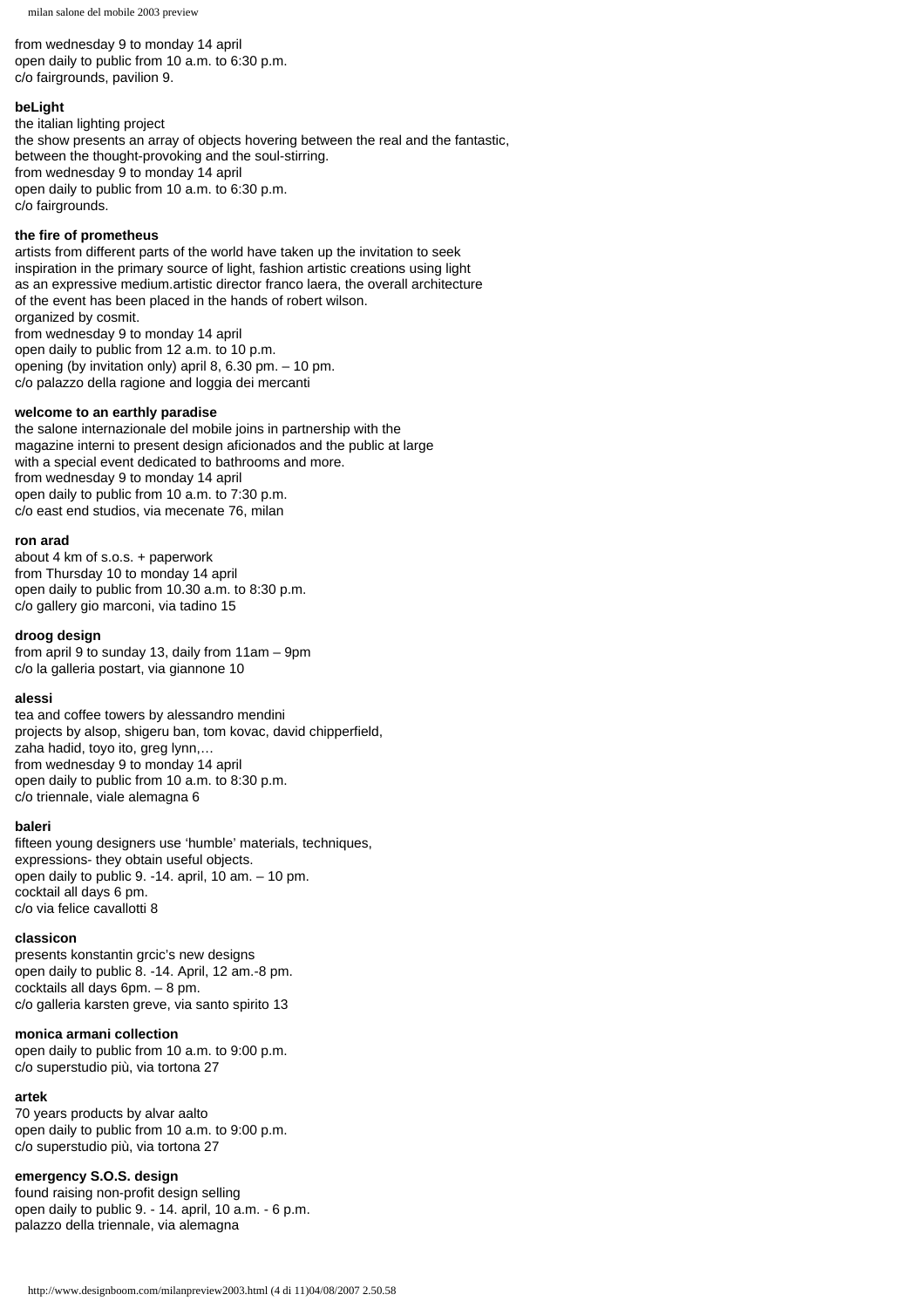# **azucena**

caccia dominioni's new work open daily to public 9. - 14. april, 10 a.m. - 7 p.m. c/o via passione 8

# **'mazorca projects' : hidden art design**

seven east london designers open daily to public from 10 a.m. to 7:30 p.m. c/o superstudio 13, via forcella (off via tortona)

#### **mdf**

from wednesday 9 to monday 14 april open daily to public from 10 a.m. to 10 p.m. drink all days via della chiusa / via crocefisso

#### **spazio 900**

brionvega and modern design icons from wednesday 9 to monday 14 april open daily to public from 10 a.m. to 7 p.m. c/o viale campania 51

#### **david design**

from wednesday 9 to monday 14 april open daily to public from 10 a.m. to 10 p.m. cocktail 9,10,11,12 april 6pm. – 9 pm. c/o via montenapoleone 16

# **'rd living' by marcus benesch**

foomy concept livingfor bathrooms from wednesday 9 to monday 14 april open daily to public from 10 a.m. to 9 p.m. cocktail each day 9-12 april, 6 pm. – 9. p.m. via dell'orso 16

# **offecct**

new collection by monica förster, marre moerel, karim rashid, claesson koivisto rune, jean-marie massaud, alfredo häberli, khodi feiz, anki gneib, olle anderson. open daily to public from 10 a.m. to 9 p.m. cocktail each day 9-12 april, 6 pm. – 9. p.m. c/o via dell'orso 16

#### **driade**

new collection from wednesday 9 to monday 14 april open daily to public from 10 a.m. to 7 p.m. c/ o via manzoni 30

# **piero gilardi on show**

open daily to public from 10 a.m. to 7.30 p.m. c/o gallery b+d studio contemporaneo, via calvi 18/1

#### **bathroom yesterday/today**

reed business information and il salone dell'arredobagno by mostra convegno expocomfort present the exhibition and a historic book '1974- 2003 / 30 years of bathroom publishing' open daily to public  $9. - 14$ . april, 11 a.m.  $-10$  p.m. c/o sudio 2000 east end studios via mecenate, 76 /18 (via malipiero, 22)

# **pvc design / torre branca**

european council vinyl manifactures presents student works on show in an exhibition on top of the gio ponti tower 'torre branca' - see milan from its highest point open daily to public 9. – 13. april, 10.30 a.m. – 12 a.m.and 2.30pm.- 8 pm. and by night 9.30 pm.- 0.30 am. c/o via mecenate, 76

#### **de padova**

new designs by vico magistretti, mirto zocca, xavier lust, petra runge. from wednesday 9 to monday 14 april open daily to public from 10 a.m. - 8 p.m. cocktail all days. c/ o corso venezia 14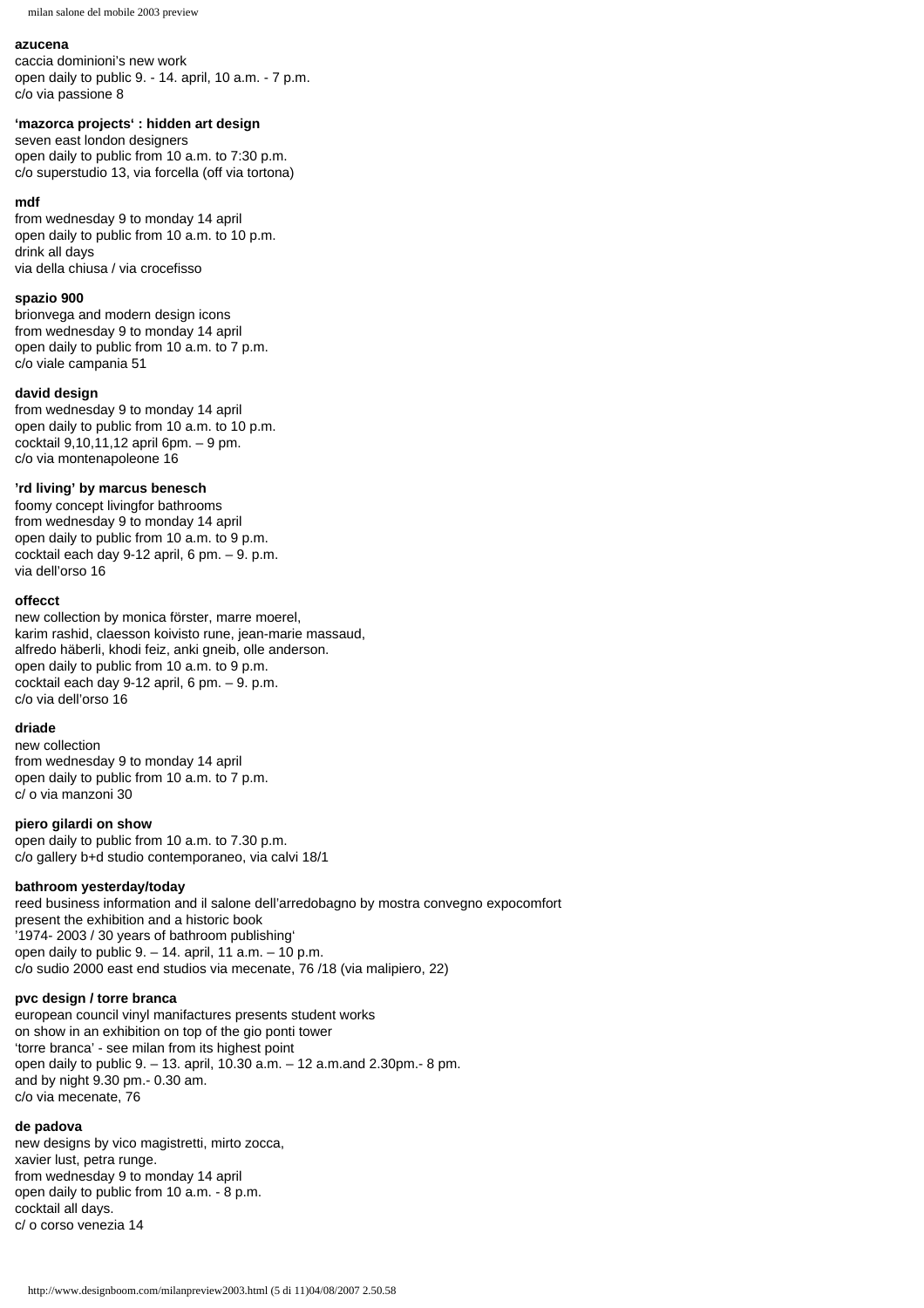#### **b&b italia**

new collection from wednesday 9 to monday 14 april open daily to public from 10 a.m. - 8 p.m. b&b italia, via durini 14

#### **stefano casciani / monuments 1979-2003**

from wednesday 9 to monday 14 april open daily to public from 10 a.m. – 6.30 p.m. c/o association jacqueline vodoz et bruno danese, via s. m. fulcorina 17

#### **weissräume**

new products of internationally known young designers from germany, switzerland and italy - some already in production, some as prototypes. denominata casa degli artisti, corso garibaldi 89 A

# **swarovsky**

new cristal chandeliers by campana brothers, tom dixon, vincent van duysen, marcel wanders, art direction ilse crawford from wednesday 9 to monday 14 april open daily to public from 10 a.m. – 9.30 p.m. c/o spazio entrata libera, via f.lli bronzetti 4

#### **digital print / abet laminati**

from wednesday 9 to monday 14 april open daily to public from 10.30 a.m. – 10.30 p.m. c/o triennale, viale allemagna 6

#### **bonacina**

from wednesday 9 to monday 14 april open daily to public from 11 a.m. – 9 p.m. c/o vicolo fiori / via pontaccio 17

#### ---

wednesday 9

9 april

#### **ingo maurer**

open daily to public  $10. - 13$ . april,  $11$  a.m.  $-9$  p.m opening april 9, 8 pm.- 10 pm. c/o spazio krizia, via manin 21

# **british council : 'rising lights'**

showcasing the work of UK design students, final year students from UK design colleges were invited to submit one final prototype which were judged by a panel including tom dixon (habitat), sheridan coakley (SCP) and emily campbell (british council london) open daily to public 10. - 14. april, 10.00 a.m. – 7.00 p.m. opening 10 april, 7 p.m. - 9 p.m. british council, via manzoni 38.

## **onLight**

conference on the twin virtues of light april 9, 2.30 p.m. fairgrounds, pavilion 8, sala puricelli

#### **zanotta and missoni home**

open daily to public 9. - 14. april, 10.30 a.m. – 7.30 p.m. opening april 9, 7 p.m. - 9 p.m. by invitation only c/o piazza tricolore 2

#### **V.I.A.**

young french designers open daily to public  $9. - 14$ . april,  $10$  a.m.  $-9$  p.m. opening cocktail 9 april, 7 p. m. c/o sala TV - superstudio più, via tortona 27

# **'life's commodities' : nathalie du pasquier and george sowden**

open daily to public 09. - 14. april, 10 a.m. - 9 p.m. opening cocktail 9 april, 7 p. m. galleria post design, via della moscova 27.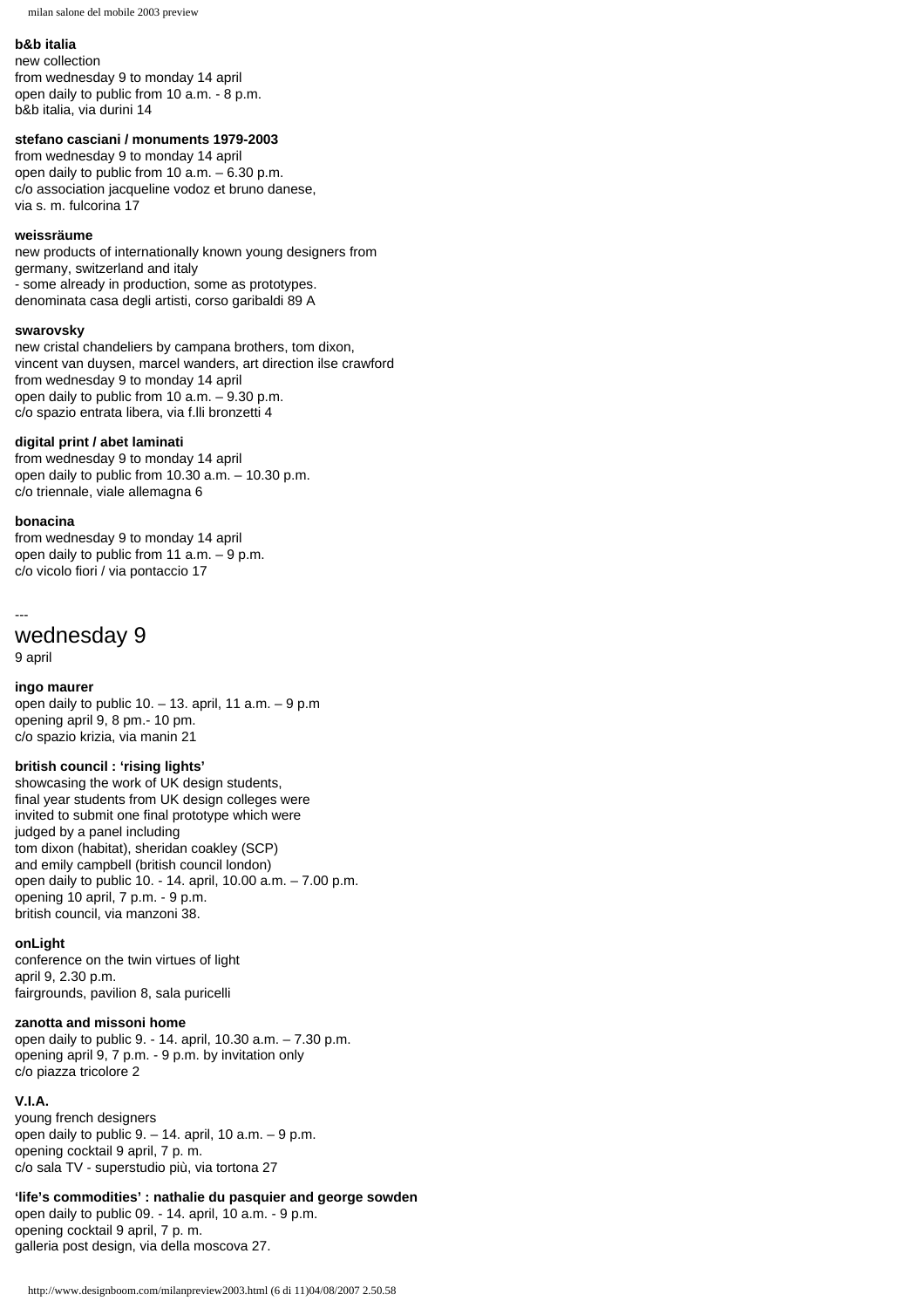#### **'acqua' (water) : opos**

exhibition of design projects by young designers open daily to public  $9. - 14$ . april,  $10$  a.m.  $-8$  p.m. opening 9 april, 9 p.m. opos, via ermenegildo cantoni 3

# **unique living**

a brand new company, launching their first collection of objects using raw materials open daily to public  $9. - 14$ . april,  $10$  a.m.  $-8$  p.m via signorini 9

# **galleria carla sozzani**

shiro kuramata - the lightness of being open daily to public 9. - 14. april, 10.30 a.m. - 9 p.m. c/o corso como 10

# **spazio fabriano**

visionomie by daniele papuli a tactile and visual experience through paper: installation of paper elements, mobiles, modules and sounds at spazio fabriano. open to public from 6 pm onwards - cocktails c/o spazio fabriano, via verri towards piazza meda

# **stress by pomellato : 1+5+7+11**

open daily to public 10. - 13. april, noon - 8 p.m. opening april 9, 6.30 pm. – 11 pm. c/o archivio di stato, via senato 10

# **galleria modernariato**

quetzal, 9 pieces of furniture designed by ettore sottsass. open daily to public 9. - 14. april, 10 a.m. - 9 p.m. opening april 9, 6 pm./ 9 pm. c/o corso vittorio emanuele / via san paolo

# **steel &style**

aldo cibic, michele de lucchi, roberto pezzetta, scuola italiana design open daily to public 9. – 14. april, 10 a.m. – 10 p.m opening april 9, 6.30 p.m. c/o spazio ex pilota, via palermo 10

# **martí guixé . the making of 1:1**

personal exhibition,of the catalunian artist-designer open daily to public  $10. - 12$ . april,  $2 p.m. - 8 p.m.$ opening april 9, 7 pm c/o lima, via masera in front of nr. 10 (p.zza lima)

# **shanghai made in italy**

10 tableware projects by design students of tongjiuniversity of shanghai for paola c., art director aldo cibic open daily to public 9. – 14. april, 10 a.m. – 8 p.m opening april 9, 6 p.m. -. 10 p.m. c/o paola c. , via solferino 11

# **moroso**

installation by artist michael lin from thursday 10 to monday 14 april open daily to public from 10 a.m. to 9 p.m. opening april 9, 7 pm. via pontaccio 8/10

# -- thursday 10 10 april

**karim rashid** april 10, 7 pm (one day only) c/o fiorucci store, pzza s. babila

# **designersblock**

30 UK and ten international designers/companies open daily to public 9. - 14. april, 10 a.m. - 10 p.m. party 10 april, 6.00 pm - 10.00 pm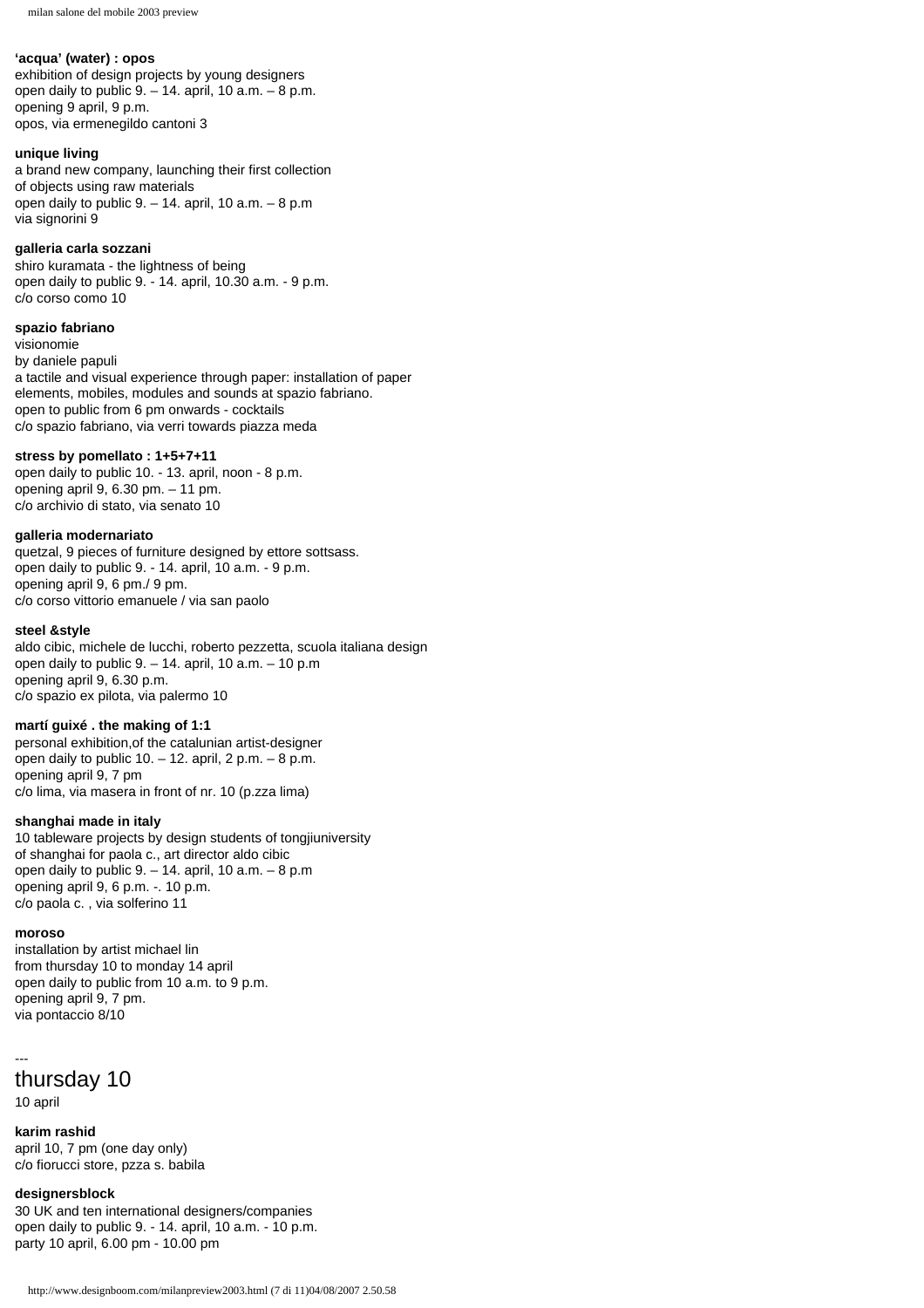#### c/o via valtellina 32

# **far beyond the valley of the ultra dolls**

by kees kreuter.(artistic director for diesel) from wednesday 9 to monday 14 april open daily to public from 10 a.m. - 6 p.m. opening night on the 10th from 6pm to 9pm. c/o via ciovasso, 5

#### **bang & olufsen**

from thursday 10 to sunday 13 april open daily to public from 1 p.m. - 9 p.m. cocktail april 10, 6.30 pm. – 10 pm. c/o segheria, via meda 24

#### **joker lounge by emmanuel babled**

using Corian by DuPont open daily to public 9. - 14. april, 10 a.m. - 8 p.m. opening: 10 april 6.30 p.m. c/o 'le case d'arte gallery, via gorani 8

#### **jerszey seymour / scum city**

scumparty with the neon nerd orchestra. from wednesday 9 to monday 14 april open daily to public from 10,30 a.m. - 8 p.m. opening april 10, 6 pm./ 10 pm. c/o galleria facsimile, via morigi 8

# **la creation du chic / arnaud**

presents pandora design and rare 20th century design pieces (roger tallon, oscar niemeyer, raymond loewy, marc newson, verner panton, tom dixon,…) open daily to public 11. - 14. april, 10 a.m. - 7 p.m. cocktail and film 'jour de fete' di jacque tati april 10, 7 pm. – 10 pm. c/o via ciovasso,1

#### **swedese**

is showing furniture designed by jeffrey bernett, michael young, katrin petursdottir, james irvine, mårten claesson, eero koivisto, ola rune, henrik schulz, yuriko takahashi, joel karlsson, thomas sandell, yngve ekström and torbjörn anderssen/norway says. open daily to public 9. - 14. april, 9.30 a.m. – 6.30 p.m. cocktail april 10, at 3 p.m. c/o fairgrounds

#### **IB office / king and miranda design**

open daily april 10 - 12, 10am.-.9.30 pm and april 13, 10am – 6pm. cocktail april 10, 6 pm. c/o corso monforte 15

#### **glass, ceramics and…**

jacopo foggini, open daily to public 9. - 14. april, 10 am - 1 pm. – 3 pm.-7 pm. openig april 10, 6 pm. – 11 pm. c/o gallery blanchaert, via nirone 19

#### **T.A.G team / surface magazine and bombay sapphire**

present 13 young american furniture designers. accompanying the exhibit is a bombay sapphire retrospective which showcases martini glass design projects. open daily: april 11,12,13 / 11am – 6 pm cocktail: thursday 10. april , 9 p.m. - 01 a.m. c/o hangar, via barletta / via ripamonti

# **fondazione prada**

presents the artwork of andreas slominsky from thursday 10 to monday 14 april open daily to public from 10 a.m. to 8 p.m opening april 10. 6.00 pm c/ o via fogazzaro 36

# **elle deco international design awards**

designer of the year : patricia urquiola … dinner celebration (by invitation only) april 10, 8.30 p.m. – 12 p.m. c/o la triennale, viale alemagna 6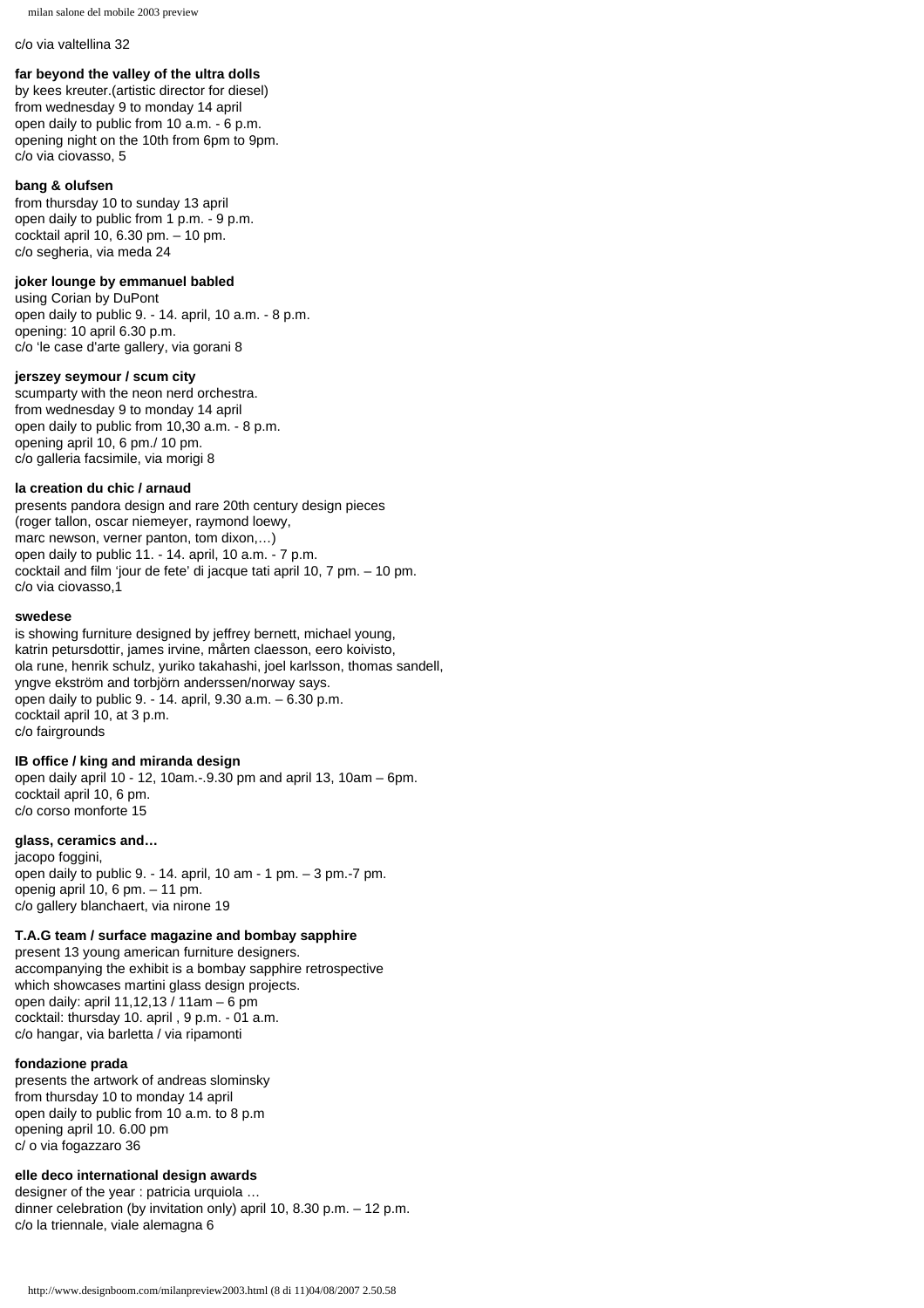# **3M italia : le vie del mondo a milano**

murales exhibition by francesco garbelli open daily to public 9. - 14. april , 10 a.m. - 8 p.m. cocktail 11 april, 7.30 p.m c/o orea malià, via marghera 18

#### **mogu**

soft collection di yoshinobu ishida, not-so-soft collection di stephen burks and komoda collection di kazuyo komoda. open daily to public 9. - 14. april, 11 a.m. - 9 p.m. cocktail each day 6 p.m. special cocktail 11 april, 7.00 p.m. – 10 p.m. c/o internos -------- via carducci 35

#### **in-finito: a. g. fronzoni**

open daily to public 9. - 14. april , 10 a.m. - 8 p.m. opening april 10, 6 p.m c/o santambrogio, via f. sforza 14

```
------------
```
friday 11

11 april

**designboom and DuPont present the perpetual design calendar celebrate design through the months by remembering the birthdays of your favorite designers. check out which saint was born on the same day as you! party (one night only) 10 april, 11.30 pm - 2.30 am c/o ekatana via pompeo leoni 5** 

#### **new dutch design**

exhibition by the city museum of amsterdam, versus, monkey boys, ineke hans, claudy jongstra, bno, laurens van wieringen and the european ceramic work center – the largest delegation of dutch designers ever to have presented themselves at this fair. open daily to public 9. - 14. april, 11 a.m. - 10 p.m. party: 11 april 8.00 p.m. - 11.00 p.m. c/o spazio consolo, via dell' aprica 12

#### **wivian's factory**

open daily to public 9. - 14. april, 11 a.m. - 10 p.m. party: 11 april 8.00 p.m. - 11.00 p.m. via dell' aprica, 14

#### **design report award 2002**

prize ceremony only 11. april at 5 p.m. salone satellite, fairgrounds, hall 9

#### **bags for a mobile life**

raffaella mangiarotti e matteo bazzicalupo, deepdesign open daily to public 9. - 14. april, 11 a.m. - 8 p.m. cocktail april 11, 8.00 p.m. c / o via amerigo vespucci 5

#### **now red dot by mattheo thun**

open daily to public 9. -14. april , 10 a.m. - 2 p.m. cocktail april 11, 5 pm. –6 pm. by invitation only c/o atm, bastioni di porta volta 15

#### **totem/ ony-ki**

storage system, modular unit for children, ecology and ethics open daily to public 9. -14. april, 10 am. – 8 pm. cocktail april 11, 6.30 pm. c/o via pier lombardo 6

#### **osaka design forum**

open daily to public 9. - 14. april, 4 p.m. - 12 p.m. cocktail all days party april 11, 7 pm. – 12 pm. c/o chiostri dell'umanitaria, via s, barnaba 38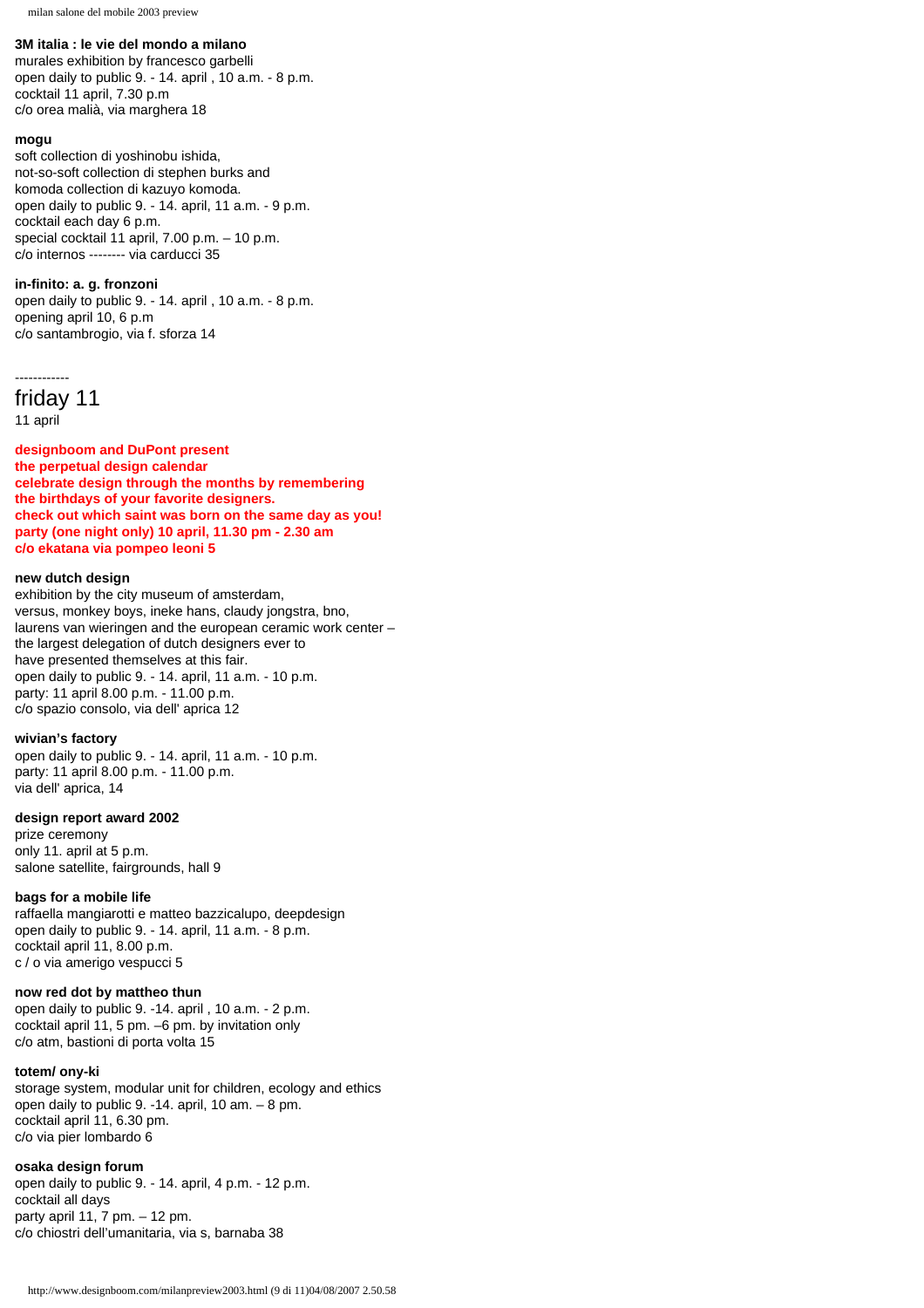#### **bombay sapphire and martini rossi**

april 11 and 12, 10 am.  $-9$  pm. (by invitation only) c/o terazza martini, piazza diaz 7

# **hangar design group**

20 years of the design and communication agency works in collaboration with fabrizio plessi, massimo scolari, alessandro mendini, milton glaser open to public 9. and 10. april, 10 a.m. - 6 p.m. cocktail april11, 6p.m. c/o via aurelio saffi 25

#### **dovetusai**

vessels by toyo ito … open daily to public 10. - 14. april, 10 am. – 8 pm. cocktail april 11, 6 pm. c/o via sigieri 24

---

```
saturday 12
```
april 12

#### **design-italia .it**

open daily to public 9. - 14. april, 10 a.m. - 9 p.m. shows every day 7 pm.- 21 pm. c/o superstudio più, via tortona 27

#### **dilmos**

open daily to public 10. - 14. april, 10 a.m. - 9 p.m. c/o piazza san marco 1

#### **plasti creativity**

open daily to public 9. - 14. april, 9 a.m. - 7 p.m. cocktail 12 april 6pm - 10pm c/o isad, via orobia 26

# **instituto europeo di design**

open daily to public 10. - 14. april, 10 a.m. - 6 p.m. c/o spazio teatro, via pompeo leoni 3

# -- sunday 13

april 13

# **danese**

open daily to public 9. - 14. april, 10 a.m. - 9 p.m. drink with cookies every afternoon brunch april 13, 11.30 am. with enzo mari, andrea branzi, paolo rizzatto, marco ferreri, james irvine, alberto meda, andrea anastasio, harri koskinnen, michael young, karim rashid c/o piazza san nazaro in brolo 15

## **satyendra pakhale : un-usual exhibition**

open daily to public 9. - 14. april, 11 am. – 9 pm. book presentation by modo april 13, 6 pm. c/o glamour design store, corso indipendenza 16

#### **dal cucchiaio …/**

from the spoon to the city photographs and objects by achille castiglioni, bruno munari, ettore sottsass, and young exponents only april 13, 12 am c/o via pepe, isola (MI)